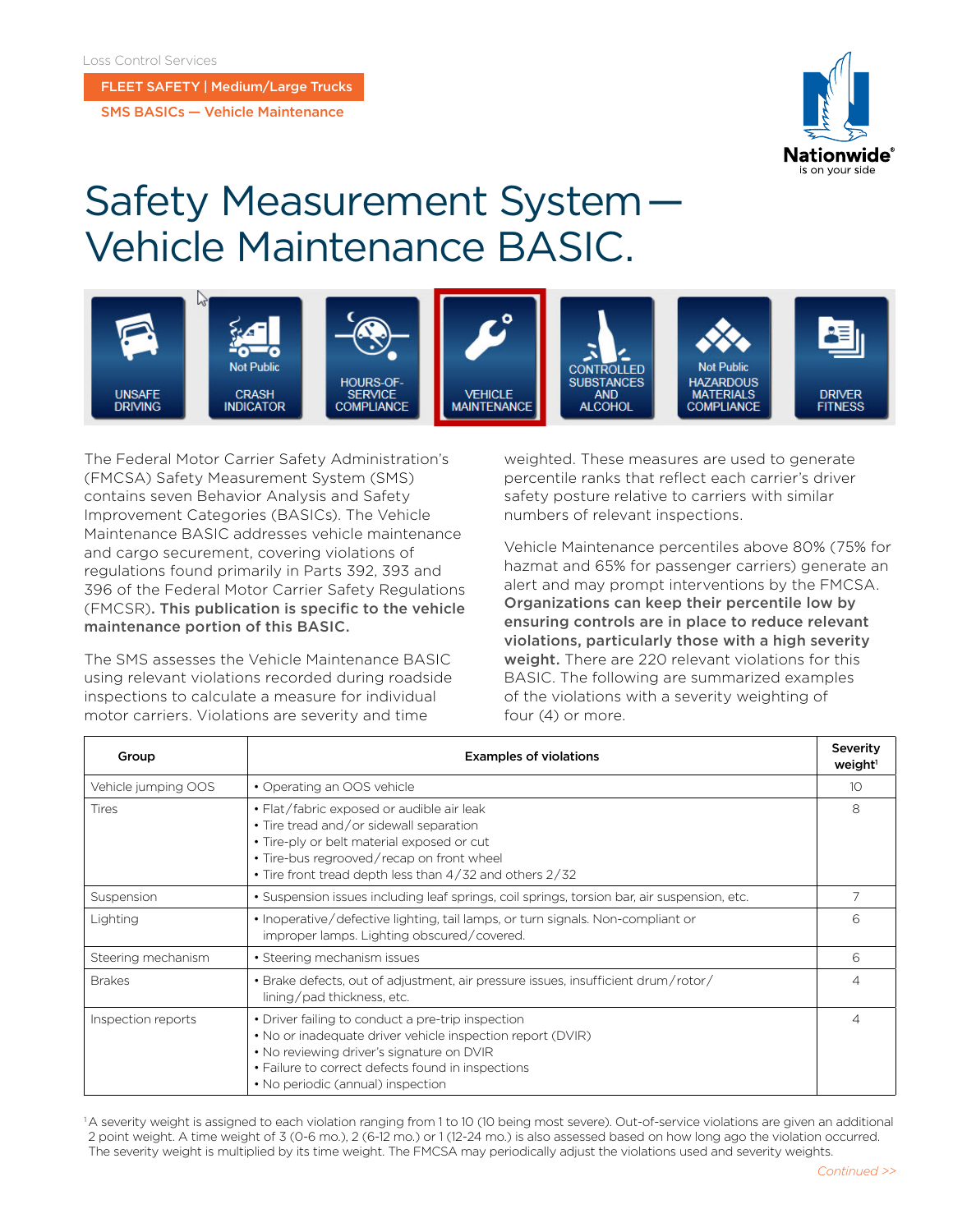## Best practices for keeping your Vehicle Maintenance BASIC Low.

|                                                    |                                                                                                                                                                                                                                                                                                                                                         | Do not<br>exist | Need<br>improvement adequate | Are |
|----------------------------------------------------|---------------------------------------------------------------------------------------------------------------------------------------------------------------------------------------------------------------------------------------------------------------------------------------------------------------------------------------------------------|-----------------|------------------------------|-----|
|                                                    | New driver hiring:                                                                                                                                                                                                                                                                                                                                      |                 |                              |     |
|                                                    | 1. Driver Information Resource records <sup>2</sup> (DIRs) are pulled on prospective drivers to<br>identify past maintenance violations.                                                                                                                                                                                                                |                 |                              |     |
|                                                    | 2. Driver hiring standards and driver policies stipulate acceptable number of violations<br>on DIRs.                                                                                                                                                                                                                                                    |                 |                              |     |
| Written vehicle inspection and maintenance policy: |                                                                                                                                                                                                                                                                                                                                                         |                 |                              |     |
|                                                    | 1. Policy exists and has been reviewed by management within the last year.                                                                                                                                                                                                                                                                              |                 |                              |     |
|                                                    | 2. Policy is reviewed by each driver during new hire orientation and at least<br>annually thereafter.                                                                                                                                                                                                                                                   |                 |                              |     |
|                                                    | 3. Policy includes requirements for pre- and post-trip inspections, maintaining vehicles,<br>reporting vehicle issues, reporting violations, etc., and prohibits operating equipment<br>that has been placed out of service (OOS) until repairs have been made.                                                                                         |                 |                              |     |
|                                                    | Driver training and awareness:                                                                                                                                                                                                                                                                                                                          |                 |                              |     |
|                                                    | 1. New hire orientation and periodic refresher training includes training on the North<br>American Standard Inspection Procedure (NASIP) or other equivalent inspection<br>process. Training provided on brake inspection and adjustment, if applicable.                                                                                                |                 |                              |     |
|                                                    | 2. Drivers are educated about the impact violations have on their careers, and drivers<br>have been encouraged to obtain a DIR on themselves and have been instructed on<br>how to obtain their DIR.                                                                                                                                                    |                 |                              |     |
|                                                    | Daily vehicle inspections:                                                                                                                                                                                                                                                                                                                              |                 |                              |     |
|                                                    | 1. Driver completes pre-trip inspection. While documentation isn't required, it's a best<br>practice. Driver ensures items noted on previous daily vehicle inspection record<br>(DVIR) are corrected (driver signature required).                                                                                                                       |                 |                              |     |
|                                                    | 2. Drivers complete required DVIR. Issues identified are immediately reported and<br>repair procedure set forth.                                                                                                                                                                                                                                        |                 |                              |     |
|                                                    | 3. DVIRs audited to ensure they are being completed properly and that they are being<br>signed by the "next" driver, acknowledging that repairs have been made.                                                                                                                                                                                         |                 |                              |     |
|                                                    | 4. Procedure in place to ensure equipment that is out for several days receives<br>inspection by maintenance personnel upon return.                                                                                                                                                                                                                     |                 |                              |     |
|                                                    | 5. Designated "inspection-friendly" inspection site in yard or building to facilitate<br>thorough inspections. Adequate lighting for inspections in non-daylight hours. Dry,<br>smooth surface to prevent driver from getting wet or muddy and allows for use of<br>creepers. Mirrors set-up to allow drivers to test lights and turn signals from cab. |                 |                              |     |
|                                                    | Service/Repairs/Equipment:                                                                                                                                                                                                                                                                                                                              |                 |                              |     |
|                                                    | 1. Each piece of equipment on specific service and inspection interval.<br>All inspections and service documented.                                                                                                                                                                                                                                      |                 |                              |     |
|                                                    | 2. Individual service/inspection files on each piece of equipment.                                                                                                                                                                                                                                                                                      |                 |                              |     |
|                                                    | 3. Process in place to ensure issues identified in inspection reports are prioritized and<br>repairs made before equipment is placed in service.                                                                                                                                                                                                        |                 |                              |     |
|                                                    | 4. "Approved" repair facilities identified along frequent routes to facilitate quick repairs.                                                                                                                                                                                                                                                           |                 |                              |     |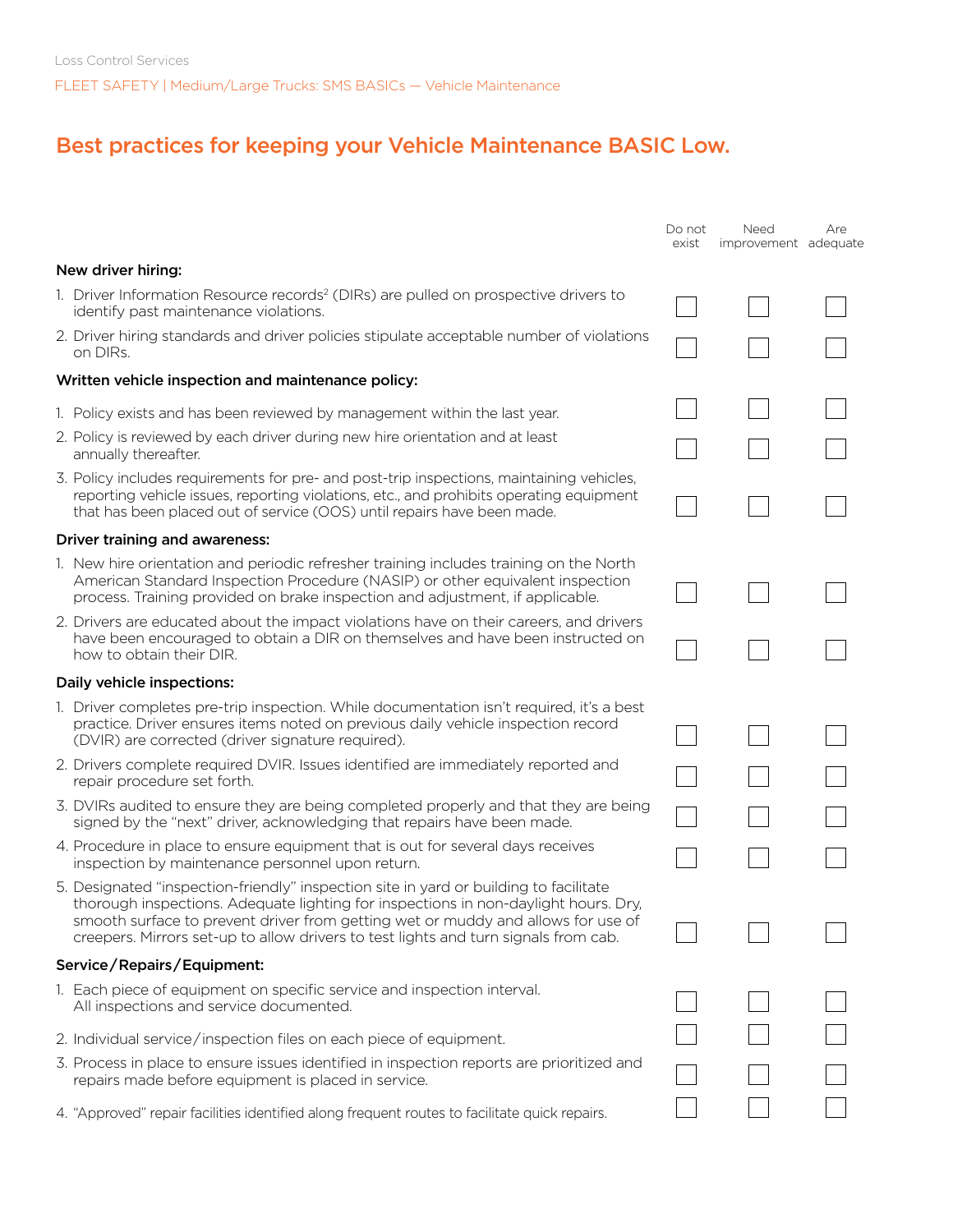

|                                                                                                                                                                                                                                                                                                                  | Do not<br>exist | Need<br>improvement adequate | Are |
|------------------------------------------------------------------------------------------------------------------------------------------------------------------------------------------------------------------------------------------------------------------------------------------------------------------|-----------------|------------------------------|-----|
| 5. Tags or other procedure in place to ensure OOS equipment is not placed in service.                                                                                                                                                                                                                            |                 |                              |     |
| 6. Complete NASIP carried out before placing equipment back in service.                                                                                                                                                                                                                                          |                 |                              |     |
| 7. Periodic (annual) inspection completed by qualified individual and documentation<br>with vehicle.                                                                                                                                                                                                             |                 |                              |     |
| 8. Service record obtained on permanently leased equipment every 30 days.                                                                                                                                                                                                                                        |                 |                              |     |
| 9. Permanently leased equipment required to be thoroughly inspected by approved shop<br>prior to being placed in service and annually thereafter.                                                                                                                                                                |                 |                              |     |
| 10. Tracking system in place to ensure equipment does not go past required service/inspection<br>intervals, annual inspections, 30-day leased equipment report, etc.                                                                                                                                             |                 |                              |     |
| 11. Vehicles are equipped with spare light bulbs and fuses so lighting problems can be fixed<br>immediately.                                                                                                                                                                                                     |                 |                              |     |
| Maintenance personnel:                                                                                                                                                                                                                                                                                           |                 |                              |     |
| 1. Qualified and certified where applicable.                                                                                                                                                                                                                                                                     |                 |                              |     |
| 2. Knowledgeable regarding service requirements, inspection and repair procedures for<br>specific equipment being worked on.                                                                                                                                                                                     |                 |                              |     |
| 3. Knowledgeable regarding FMCSRs on vehicle inspection and maintenance (393 & 396).                                                                                                                                                                                                                             |                 |                              |     |
| Accountability:                                                                                                                                                                                                                                                                                                  |                 |                              |     |
| 1. Formal corrective action program in place to address drivers who receive violations<br>or obtain an unacceptable number of violations. Incentive program in place to<br>reward drivers for violation-free inspections.                                                                                        |                 |                              |     |
| 2. Permanently leased-on operators monetarily charged for violations and incentives in<br>place for clean inspections. Terms stipulated in lease.                                                                                                                                                                |                 |                              |     |
| 3. Management reviews FMCSA portal on at least a weekly basis to identify drivers<br>who have received roadside inspection violations. Procedure in place to ensure<br>equipment violations are fixed.                                                                                                           |                 |                              |     |
| 4. Process in place to identify drivers who are not doing an adequate job of vehicle<br>inspections – FMCSA inspectors, maintenance personnel or other drivers finding<br>equipment problems that should have been identified in pre-trip inspections or<br>DVIRs. Retraining and other corrective action taken. |                 |                              |     |
| 5. Process in place to identify shop personnel who are not doing an adequate job of<br>vehicle inspections and repairs - equipment issues found or violations received on<br>equipment recently released from the control of the shop. Retraining and other<br>corrective action taken.                          |                 |                              |     |
| 6. Shop/maintenance managers are held accountable for poor Vehicle Maintenance<br>SMS scores to the degree they are responsible.                                                                                                                                                                                 |                 |                              |     |
|                                                                                                                                                                                                                                                                                                                  |                 |                              |     |